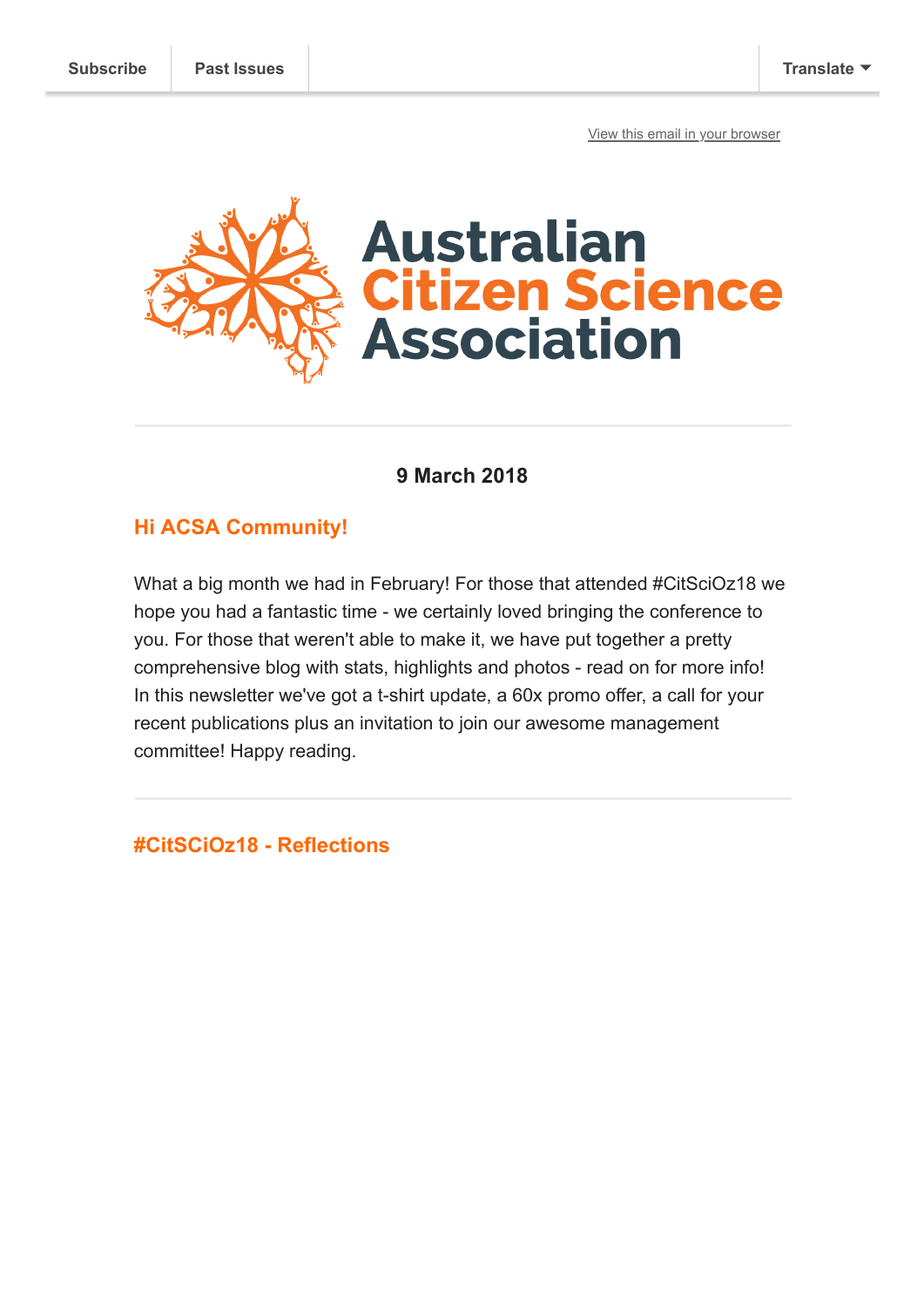

Koala spotted on Mt. Lofty! Citizen Science Tour 10/02/18.

An epic adventure through the wild world of citizen science kicked off on Adelaide's campus of [University of South Australia](https://www.unisa.edu.au/) on 7 February 2018 with the start of Australia's second national citizen science conference. The conference brought together citizen science practitioners, participants, thought leaders and decision-makers, with the aim of showcasing best practice in citizen science and sharing project outcomes from across Australia and globally. We have created a [blog](https://citizenscience.org.au/2018/03/07/discover-relive-citscioz18-magic/) that gives an overview of the entire conference covering the following: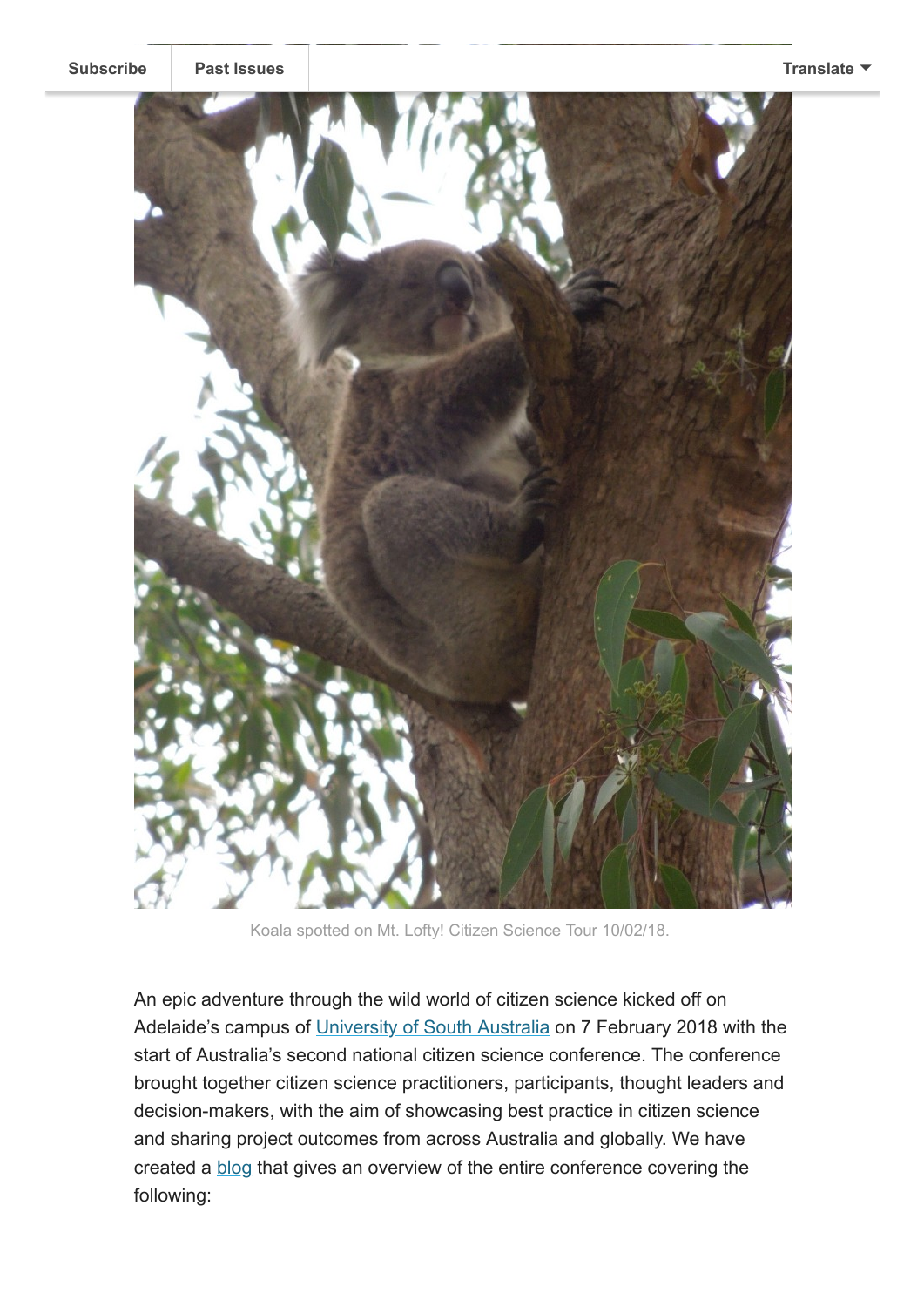#CitSciOz18 Invited Plenary Speakers #CitSciOz18 Additional Awesomeness #CitSciOz18 Makes the Big Time in Media! #CitSciOz18 Competitions! #CitSciOz18 Ways to Find & Share Info! #CitSciOz18 Thank You!

You can read the full blog [here!](https://citizenscience.org.au/2018/03/07/discover-relive-citscioz18-magic/)

For those of you that want a quick visual recap of the serious, funny and quirky moments from the confernece - our wonderful Social Media champion Michelle Neil has created a package of [CitSciOz18 Twitter Moments](https://twitter.com/i/moments/970663225074176002)! It is well worth a look...and this is only Day 1! Stay tuned for Days 2 and 3.

Many thanks to those of you have taken the time to complete our conference evaluation survey. For those that have yet to do so, we'd love to hear your thoughts! Everyone's input will help shape our 2020 conference and make it bigger and better than this one!

PLEASE CLICK HERE TO COMPLETE THE EVALUATION SURVEY.

### **Have you entered?**

We have two great conference competitions still running!! Make sure you get your entries in as both close on **Friday 30th March!**

**SPOTTERON:** Our friends at **Spotteron** have generously donated a tailor-made geo-locatable citizen science app from Spotteron worth up to \$13,650 AUD! Want to know what it's about? Check out this cool [youtube clip](https://youtu.be/osQVtG3zh5o) for all the details!

To enter, please click [here](https://goo.gl/forms/mnDQig7UWvOaR9Pf2). Fill in your name, address, telephone number and, in 250 words or less, tell us how your proposed geo-locatable citizen science app will increase scientific knowledge.

*\*competition open to ACSA Members only. For a full list of Terms and Conditions please see our [website.](https://www.citizenscience.org.au/citscioz18-conference-information/spotteron-competition/)*

**BEST BLOG:** We know that the Citizen Science community is full of avid bloggers, so to celebrate this we are giving away a prize to the best blog post sharing your experiences at #CitSciOz18! To enter, email us a link to your blog by Friday 30th March to [citscioz@gmail.com](mailto:citscioz@gmail.com). If you don't have a regular blog site, please send us your story in word form.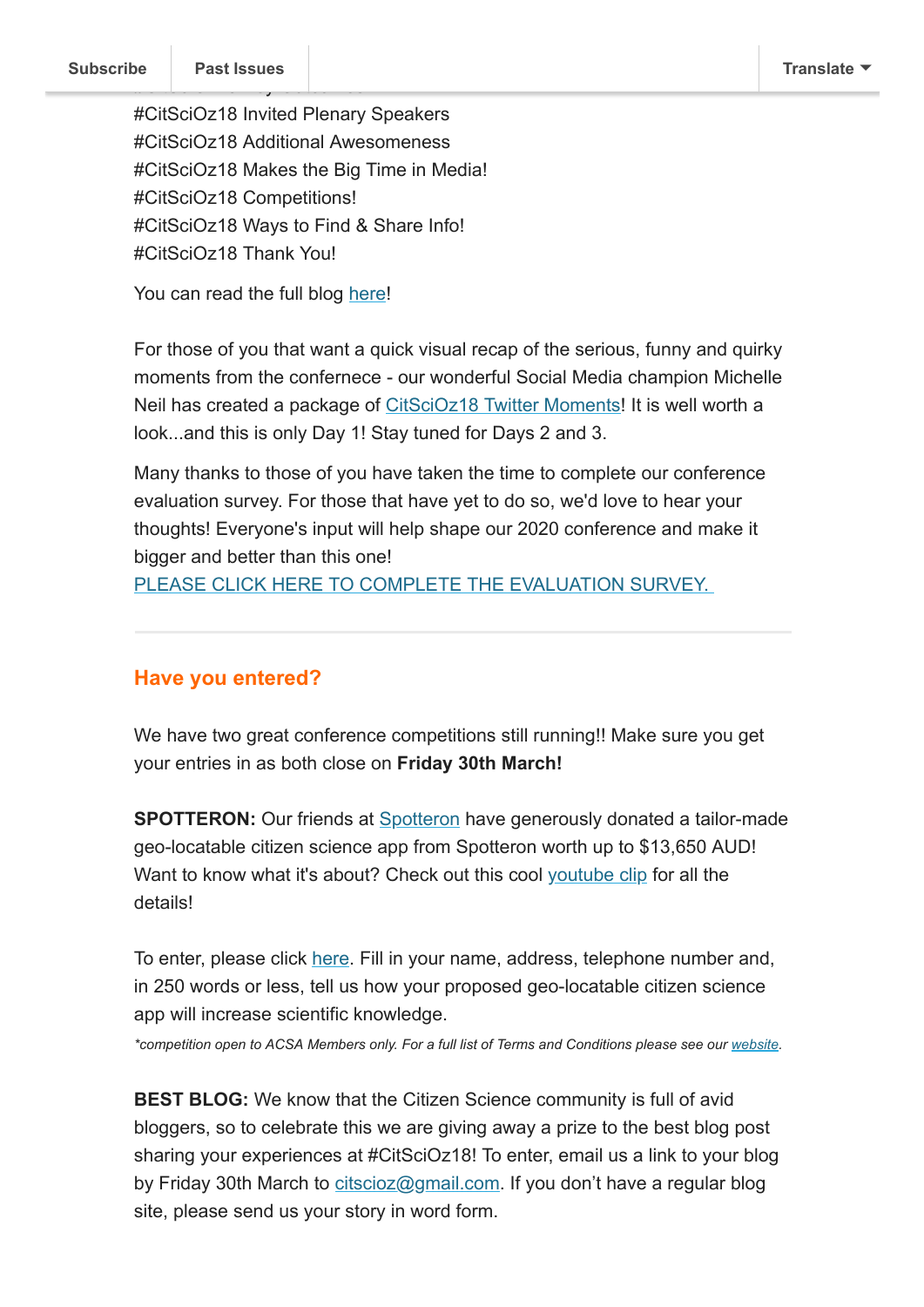Cooper's new book *Citizen Science: How Ordinary People are Changing the Face of Discovery.*

photos of the microscopic world! We are also giving away a copy of Caren

### **ACSA T-shirts - where's mine?**

It was terrific to see so many of you wearing your ACSA t-shirts at the conference! We hope they will be a good conversation starter in your workplace and out in the field; it's a great way to spread the word about ACSA!



For those Members who did not attend the conference or did not pick up their shirt, we will be contacting you shortly to obtain your size preference and will get it posted out ASAP! Stay tuned.

For those that wish to purchase an ACSA t-shirt, they are available for \$20 plus postage. We will be opening an online store via our website shortly; if you can't wait for this, please send Amy an [email](mailto:citscioz@gmail.com) to place your order!

### **60x promo offer**

Who loved playing with the 60x clip-on phone microscopes at the conference? Did you miss out? Well, don't despair! Our friends at [60x](https://60x.co/) have kindly offered ACSA Members the opportunity to purchase these amazing little microscopes at a discounted price!

To access this offer please click [here](https://www.60x.co/product/60xfieldmicroscope/) and enter the discount code **Citi2018** at checkout to receive 30% off! This offer is available until March 31st.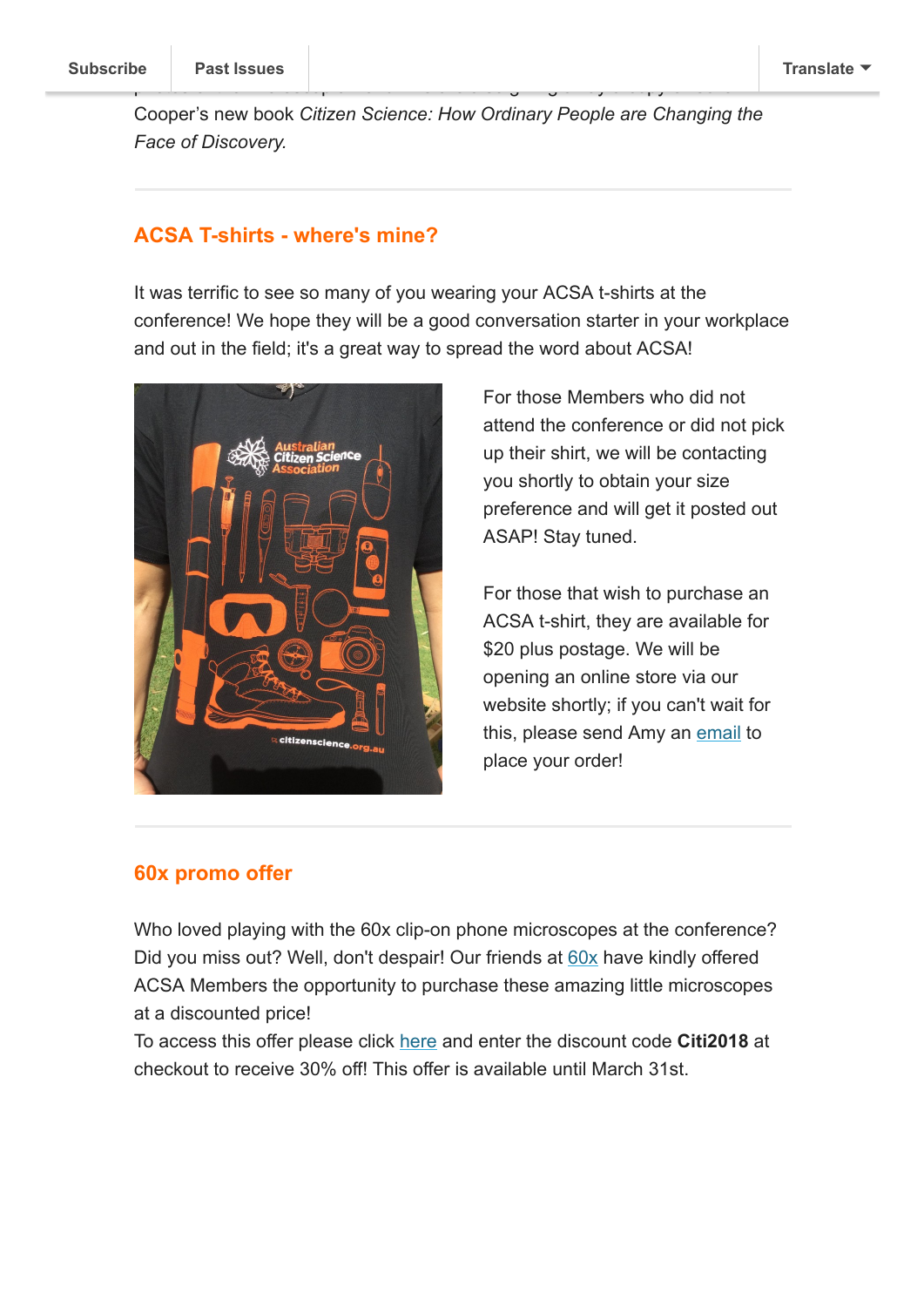**[Subscribe](http://eepurl.com/gr6ouP) [Past Issues](https://us9.campaign-archive.com/home/?u=bf6c4fb11671f5919db89feda&id=40b221ed15) [Translate](javascript:;)**



# **Join the ACSA Team!**

We currently have a vacancy on the ACSA Management Committee, following the resignation of Treasurer Alexis Tindall for personal and professional reasons. We would like to extend a huge thank you to Alexis for the amazing work she did while on the committee, both in her role as Treasurer and as part of the Conference Organising Committee.

We are now looking for someone to join our team! Being on the ACSA Management Committee has a range of benefits, including:

- Help inform ACSA strategic direction and purpose
- Help plan and deliver conferences and events
- Work together with a like-minded group of people
- Interstate and international travel opportunities
- Gain resume experience as a member of a Management Committee
- Speaking engagements and great networking opportunities

If you are interested in being on the Committee, please [get in touch](mailto:citscioz@gmail.com) with us we'd love to hear from you.

*NB this is only a temporary role until our AGM in November, when all positions will be up for election.* 

# **Have you published lately? Submit your listing!**

Calling all publications connected to Australian citizen science that have been published since April 2017! We'd love to include you in our publication list!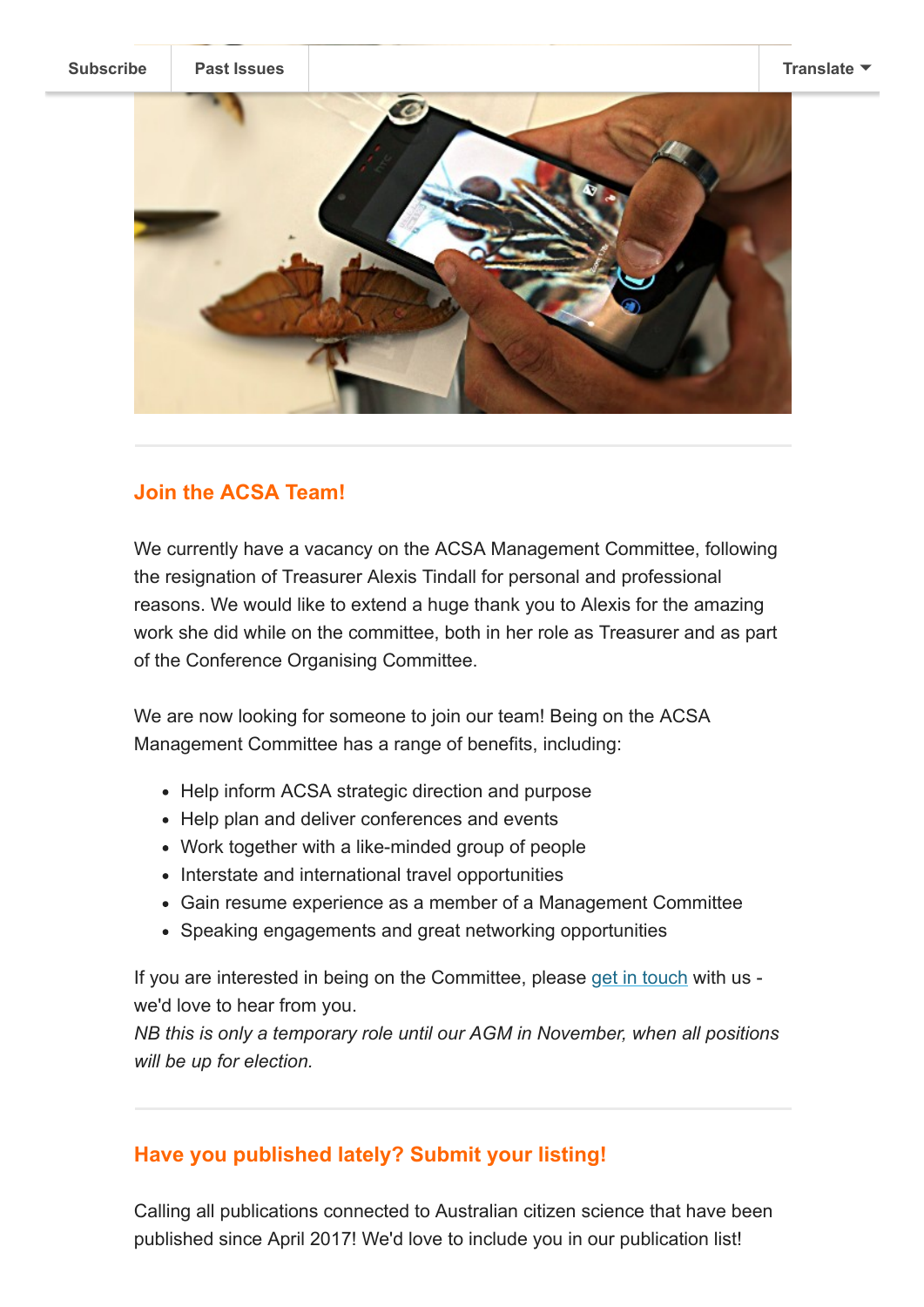to inform those within the Australian citizen science community of recently **accepted papers, conference proceedings, book chapters and dissertations**.

In order to submit your publication, please provide us with the information below by **March 30, 2018.** Please only submit those publications where you are the author and only include those that have been ACCEPTED for publication.

#### **How to submit a contribution to the listing:**

Submitting a contribution can be done by sending an email to [acsa.pubs.list@gmail.com](mailto:acsa.pubs.list@gmail.com) with the following information:

- title
- author's names and addresses (or affiliations)
- abstract
- the journal/proceedings/book with a link to the published document

Have you enjoyed getting these quarterly publication lists? Well, we need to find a volunteer or two to help collate publications. We have Julie Banfield to thank for the ones you have to date! She did an amazing job but at this time needs to pass the job on. Colleen Foelz has picked up the torch, but would love a hand in doing this job! Don't be shy, let us know if you are interested by [emailing Amy!](mailto:amy.slocombe@austmus.gov.au)

**Please consider helping spread the word about ACSA by sharing this newsletter with people engaged in citizen science! Thank you for your continued support and interest in ACSA.** If you have any questions, please don't hesitate to contact us: [info.acsa01@gmail.com](mailto:info.acsa01@gmail.com) or via our [website](http://csna.gaiaresources.com.au/wordpress/contact-us/). Erin, Stephanie, Alexis, Ellie, Jessie, Kylie, Jenn, Paul and Amy

Get connected



The Australian Citizen Science Association (ACSA) is a developing 'community of practice' which supports researchers, educators, businesses, science communicators, government, community groups and community volunteers in all aspects of citizen science. To learn more visit [http://citizenscience.org.au](http://citizenscience.org.au/).